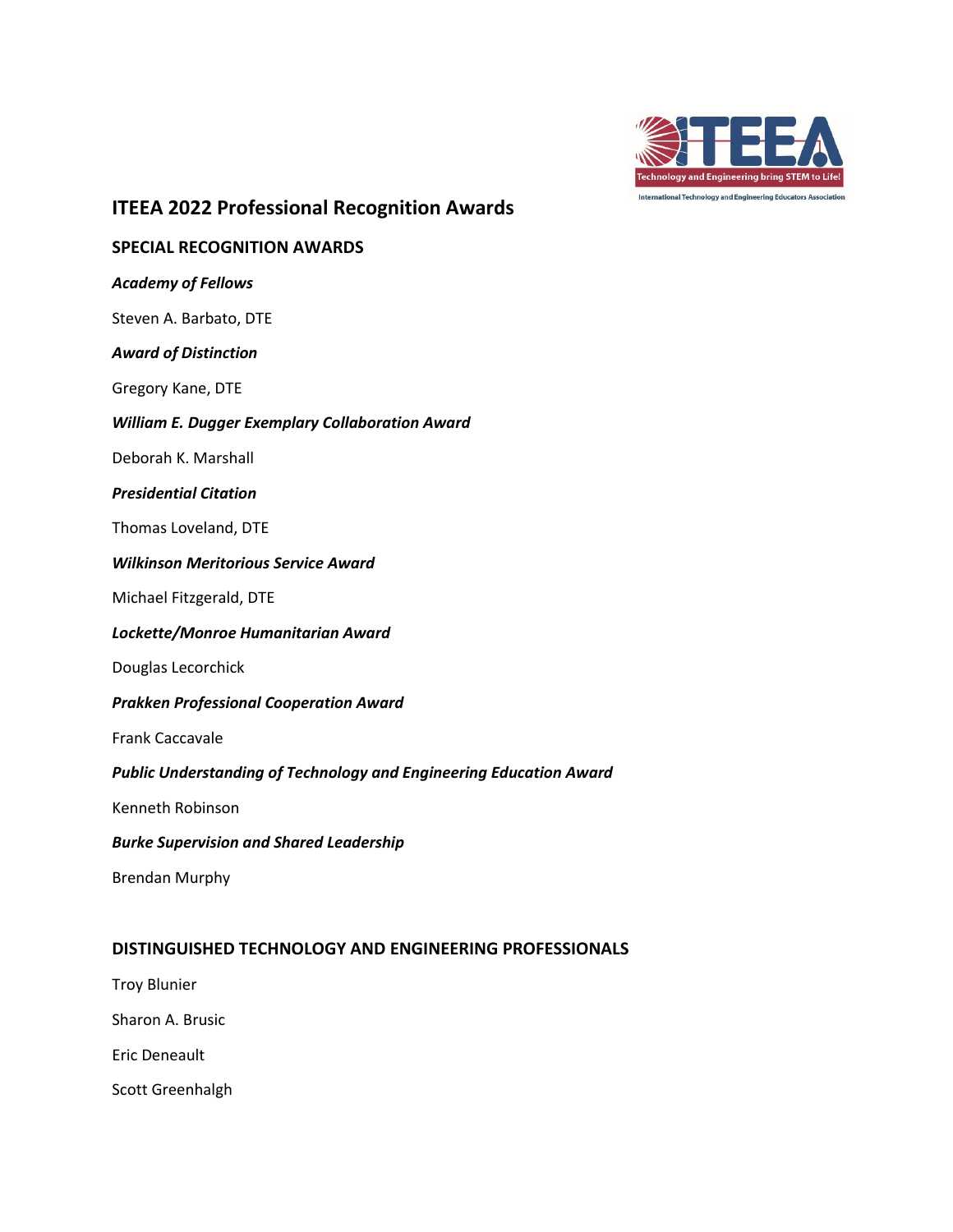| Dean Lange             |  |  |
|------------------------|--|--|
| <b>Tyler Love</b>      |  |  |
| Abbi Richcreek         |  |  |
| <b>Greg Strimel</b>    |  |  |
| <b>Blaire Thrasher</b> |  |  |
| Ken Zushma             |  |  |

## **EMERGING LEADER RECOGNITION**

Jana Bonds

James Carlson

Trevor Maiseroulle

Byron McKay

Brendan Murphy

Jessica Murphy

Korbin Shearer

David Stroud

## **GERALD F. DAY EXCELLENCE IN AUTHORSHIP AWARDS**

**Technology and Engineering Teacher 2020-2021** *Top Article by a University Educator* Marie Hoepfl *Top Article by a Classroom Teacher* Joshua Grannetino *Top Article by a University Educator/Classroom Teacher Team* Scott A. Warner, DTE, Korbin Shearer, Garreth Heidt, and Korbin A. Shoemaker

## **21st CENTURY LEADERSHIP ACADEMY 2021-22 COHORT**

Jana Bonds

Karin Dykeman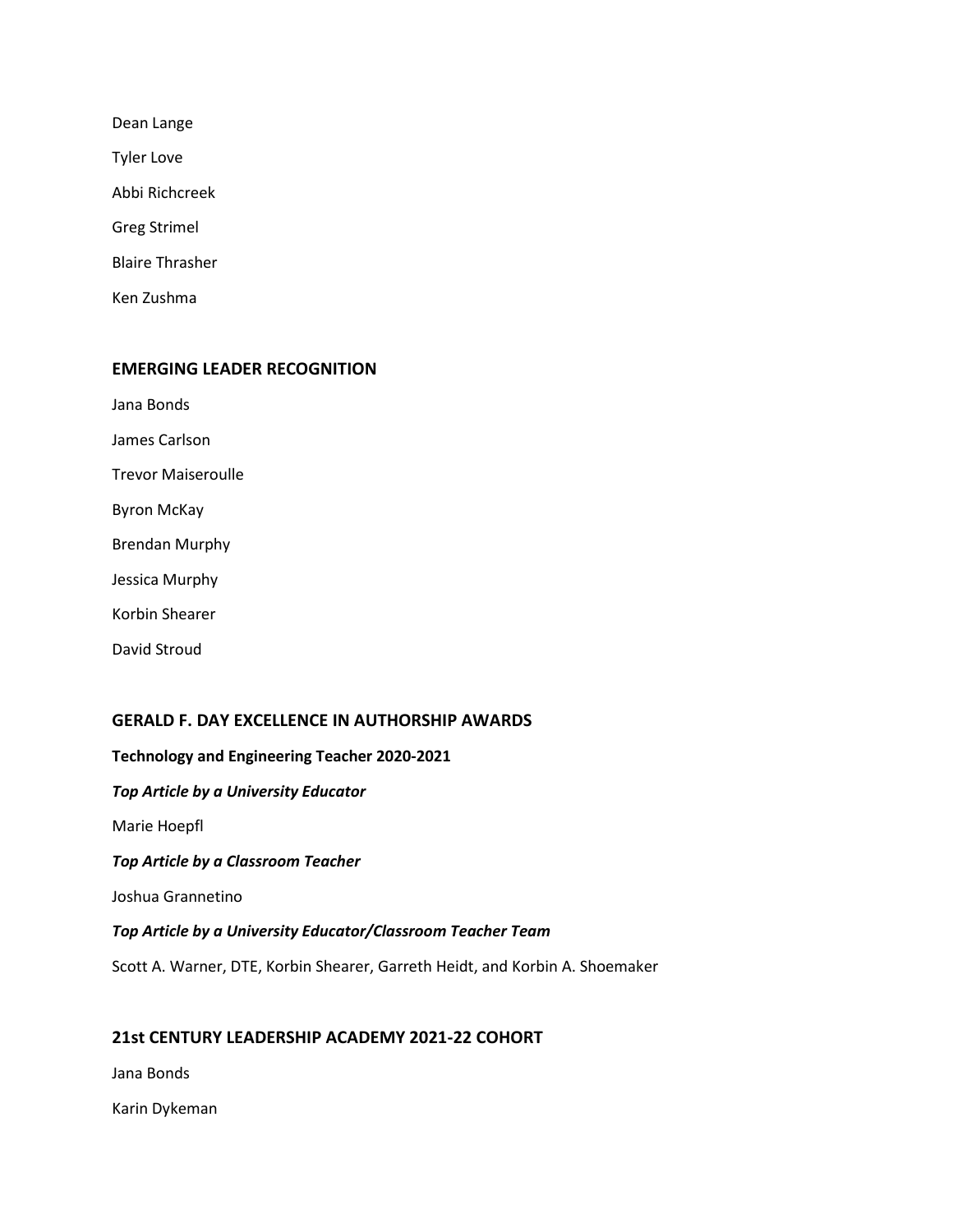Justin Egresitz Tonya Isabell Abbi Richcreek Debra Shapiro, DTE

## **OUTSTANDING AFFILIATE REPRESENTATIVES**

- Region I ................Anthony Ruscito (MA)
- Region II ..............Cathi Cox-Boniol (LA)
- Region III ..............Bob Behnke (TX) and Joel Ellinghuysen (MN)
- Region IV…………….Justin Touchstone (ID)

## **PROGRAM EXCELLENCE AWARDS**

| Alabama      | Chelsea High School                   |
|--------------|---------------------------------------|
| Florida      | Milwee Middle School                  |
| Maryland     | <b>Owings Mills Elementary School</b> |
| Maryland     | High Point High School                |
| New Jersey   | West Orange High School               |
| North Dakota | Munich Public School District 19      |
| Pennsylvania | Indiana Senior High School            |
| Virginia     | Hillsboro Charter Academy             |
| Virginia     | Col. Fred Cherry Middle School        |
| Virginia     | James W. Robinson Secondary School    |

#### **TEACHER EXCELLENCE AWARDS**

- Florida Carol Unterreiner
- Illinois Phil Thornton
- Maryland Angela Bernard
- Maryland Norman Coloma
- Minnesota Mark Lockhart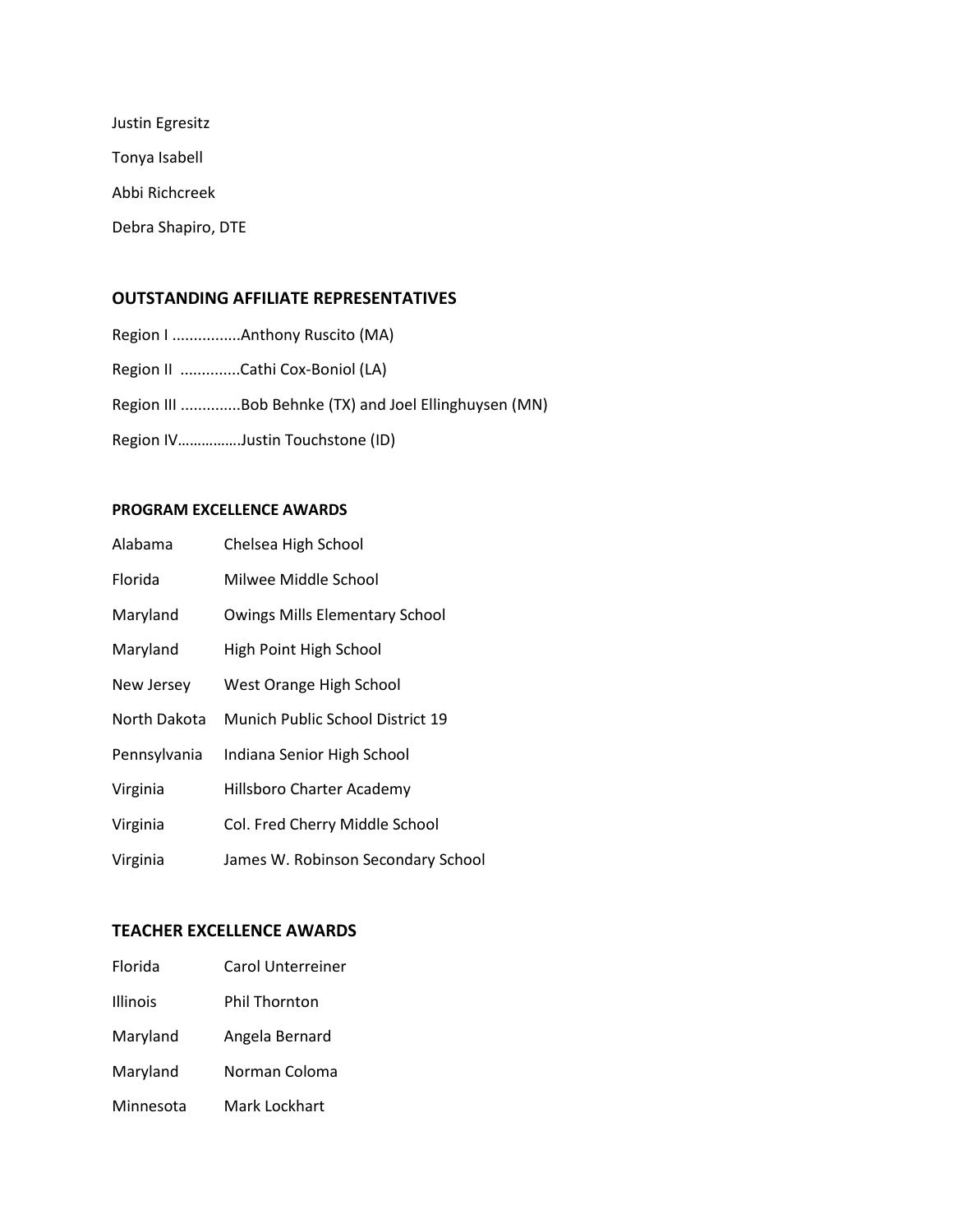| Minnesota    | <b>Ryan Stanley</b>     |
|--------------|-------------------------|
| New Jersey   | <b>Courtney Pipher</b>  |
| New Jersey   | <b>Wendy Green</b>      |
| New Jersey   | James Mulligan          |
| North Dakota | Darwin Potter           |
| Pennsylvania | Korbin Shearer          |
| Pennsylvania | Jason Zalno             |
| Virginia     | <b>Courtney Rodgers</b> |
| Virginia     | Tim Vaughan             |
| Virginia     | Wanda Hulse             |

# **ITEEA FOUNDATION AWARDS AND SCHOLARSHIPS**

# *Maley/ITEEA Foundation Teacher Professional Development Scholarship*

Lauren Coker

# *Claussen/ITEEA Foundation Memorial Scholarship*

# Emily Balfour

# *Outstanding Graduate Student Award*

| Lauren K. Coker      | Millersville University             |
|----------------------|-------------------------------------|
| Philip Thomas Kinane | <b>Old Dominion University</b>      |
| Jackson Otto         | <b>Purdue University</b>            |
| Leah Jeanne Parker   | State University of NY at Oswego    |
| Don Gary Reinertsen  | <b>Valley City State University</b> |
| Nick Schaefer        | Illinois State University           |

# *Maley Outstanding Undergraduate Student Citation*

| Gary Derwin           | <b>Illinois State University</b> |
|-----------------------|----------------------------------|
| Edward E. Garner, III | State University of NY at Oswego |
| Austin Knudsen        | Utah State University            |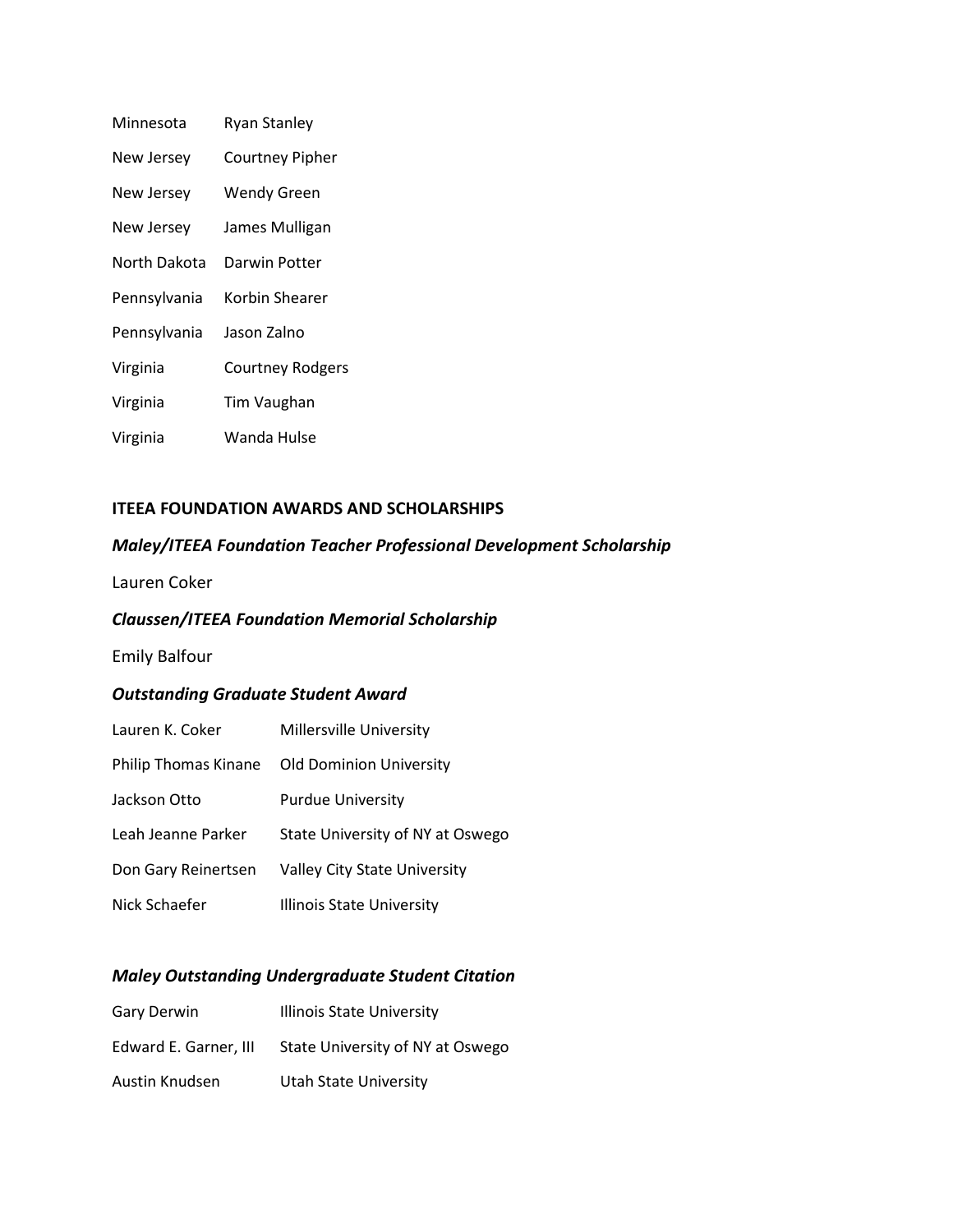| <b>Micah Nuss</b>     | Fort Hays State University          |
|-----------------------|-------------------------------------|
| Jeremiah Shillingburg | Millersville University             |
| Matthew Scott         | <b>Valley City State University</b> |
| Laura P. Smith        | <b>Old Dominion University</b>      |
| Sean Wiseman          | <b>Purdue University</b>            |

# **COUNCIL ON TECHNOLOGY AND ENGINEERING TEACHER EDUCATION**

# *Gerhard Salinger Award for Enhancing Education Through Technological/Engineering Design-Based Instruction – Soft Robotics to Broaden the STEM Pipeline*

Andrew Jackson, Nathan Mentzer, Ryan Novitski, Rebecca Kramer-Bottiglio

# *Outstanding Research Award – Teaching Math Modeling through 3D Printing: Examining the Influence of an Integrative Professional Development*

Tyler Love and Reuben S. Asempapa

# *Silvius/Wolansky Outstanding Publication Award – Learning by evaluating (Lbe) through adaptive comparative judgement*

Scott Bartholomew, Nathan Mentzer, DTE, Matthew Jones, Derek Sherman, and Sweta Baniya

## *Technology and Engineering Teacher Educator of the Year Award*

Aaron Clark, DTE

## **COUNCIL FOR STEM LEADERSHIP**

*Leader of the Year* Molly Miller *Outstanding Local Leader* Lauren Beal *Outstanding State/Province Leader* Cathi Cox-Boniol *Distinguished Service Award* Troy Blunier

#### **THE ELEMENTARY STEM COUNCIL**